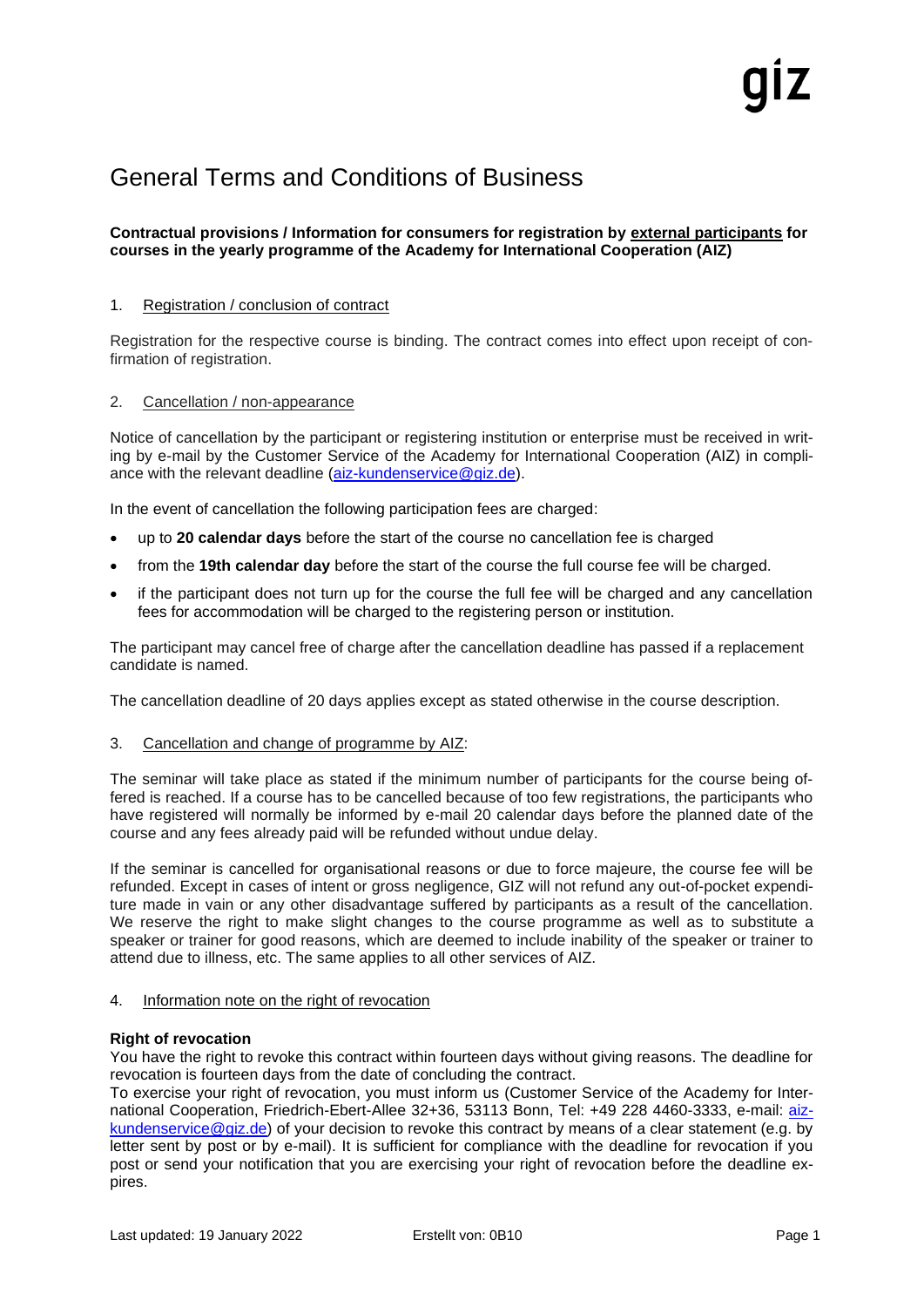#### **Consequences of revocation**

If you revoke this contract we must refund to you all payments we have received from you without undue delay and at the latest within fourteen days of the date on which we receive your notification that you are revoking this contract. We will use the same method of payment for this refund as you have used for the original transaction, unless we have agreed something different with you. In no event will you be charged any fees on account of this refund.

If you have requested that the provision of the service should commence during the revocation deadline period, then you must pay us a reasonable and appropriate sum corresponding to the portion of the service already provided up to the time at which you inform us that you are exercising your right of revocation with regard to this contract in relation to the total scope of the services envisaged in the contract.

## 5. Information under sec. 312 d (1) of the German Civil Code (BGB, *Bürgerliches Gesetzbuch*) in conjunction with Art. 246 a para. 1 of the Introductory Law for the German Civil Code (EGBGB, *Einführungsgesetz zum Bürgerlichen Gesetzbuch*)

#### a. Description of service

The service comprises participation in courses in accordance with the content and dates set out in the AIZ programme. The courses are carried out by qualified speakers and trainers and relevant teaching materials will be provided. If necessary, participants may be provided with accommodation and meals during the course.

## b. Identity and contact details of the enterprise

Gesellschaft für Internationale Zusammenarbeit (GIZ) GmbH Executive Board with authority to represent the company: Tanja Gönner (Chair of the Management Board) Ingrid-Gabriela Hoven Thorsten Schäfer-Gümbel

Friedrich-Ebert-Allee 32+36 Dag-Hammarskjöld-Weg 1-5 53113 Bonn, Germany 65760 Eschborn, Germany Telephone: +49 228 44 60-0 Telephone: +49 6196 79-0 Fax: +49 228 4460-17 66 Fax: +49 6196 79-11 15 E-mail: [info@giz.de](mailto:info@giz.de)

Consumers may address enquiries etc. to:

Customer Service of the Academy for International Cooperation, Friedrich-Ebert-Allee 32+36, 53113 Bonn, Germany, Tel: +49 228 4460-3333, e-mail: [aiz-kundenservice@giz.de.](mailto:aiz-kundenservice@giz.de)

#### c. Prices

Course fees include all costs necessary for running the courses (trainer's fee, teaching materials and seminar room). The prices as stated (including cancellation fees) are gross prices inclusive of VAT. Costs for the provision of accommodation and meals during the course and participants' individual travel to the venue are extra and are not included in the course fee.